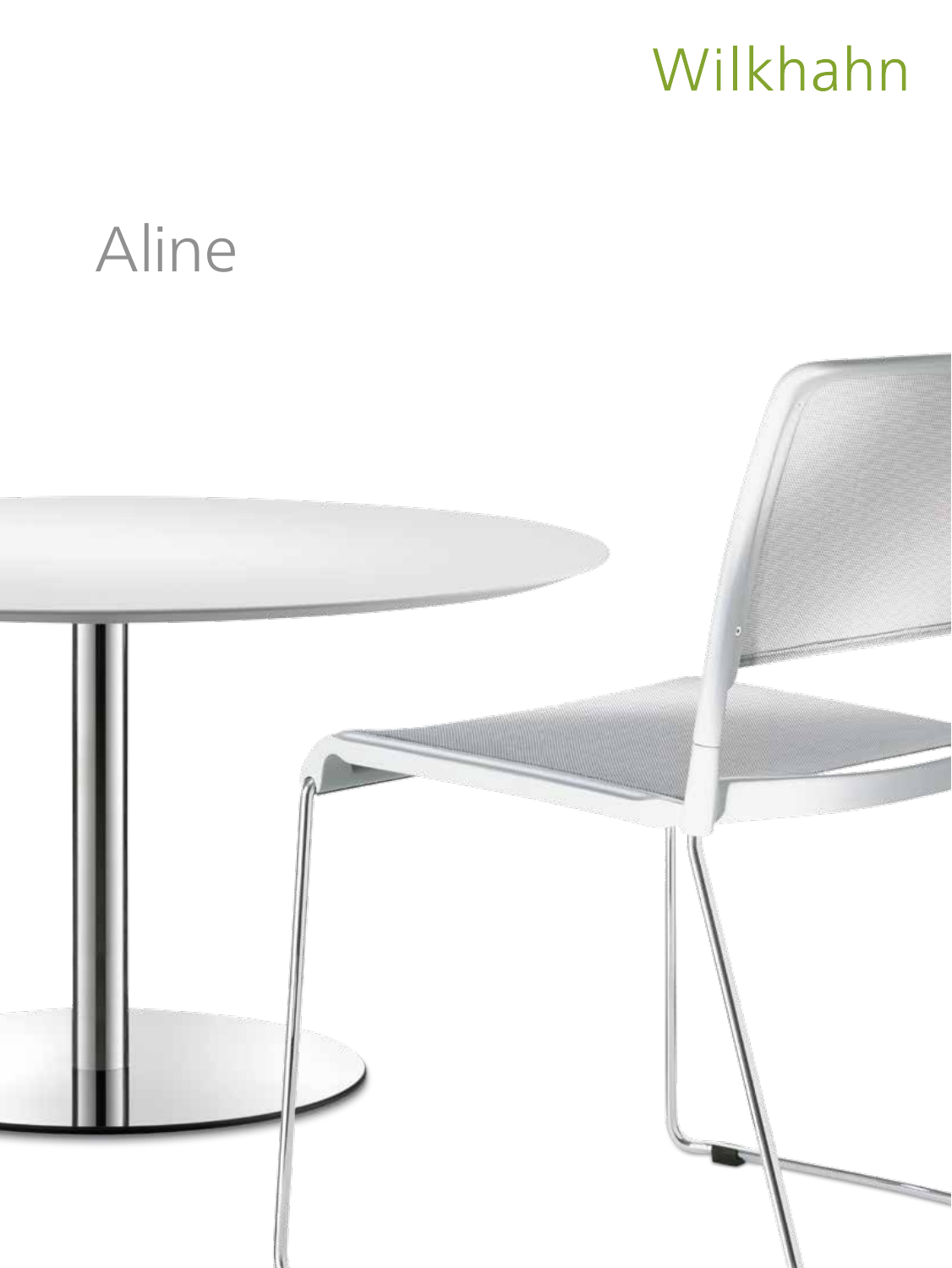

**230/1** Aline multipurpose chair **E**78 **H**54 **H**58 **H**44



**230/2** Aline multipurpose chair **E78 H59 H58 E44** 



**232/1** Aline task chair ■76/88 ■65 ■64 ■40/52



**232/2** Aline visitor chair ■76/88 ■65 ■64 ■40/52



**230/6** Aline counter/bar stool **■105 ■59 ■61 ■69** 



**233/1** Aline-S multipurpose chair **E**78 **H**54 **H**58 **H**44



**233/1** Aline-S multipurpose chair **E**78 **H**54 **H**58 **H**44



**233/2** Aline-S multipurpose chair **E**78 **H**59 **H**58 **E**44



**233/4** Aline-S counter/bar stool **E**105 **H**54 **H61 H69**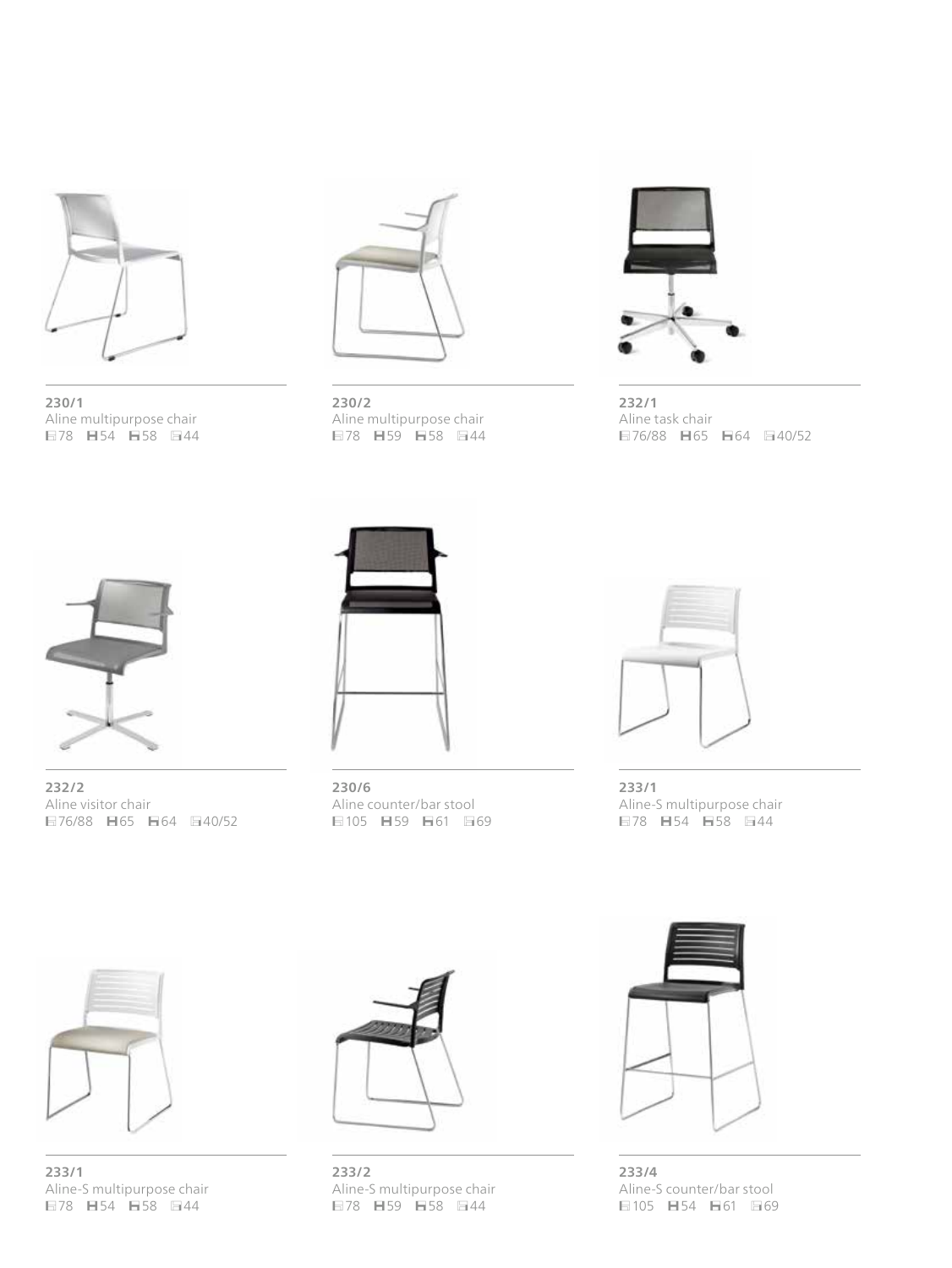# Aline

## 230 range, design: Andreas Störiko

Aline's expresses an exceptional approach in a changing working environment. The materials used to make it are reduced to the max and the range offers superb comfort, ease of use and an airy, lightweight appearance. Thanks to their stylish aesthetic, the materials used in the chairs and tables make the furniture almost fade into the background, therefore maintaining the architectural ambience even when the space contains lots of furniture. As a result, designer Andreas Störiko has created a new standard in furniture above and beyond traditional office and conference environments. Whether people are waiting around, holding conferences or discussions, having something to drink or eat, or just meeting up for a chat: the Aline furniture range looks good anywhere – and can be stowed away in no time if required.



**235/2** Square 70 x 70 cm, **236/2** Round Ø 75 cm (not pictured), height 73 cm



**235/3** Square 60 x 60 cm, height 105 cm



**236/1** Round Ø 75 cm, **235/1** Square 60 x 60 cm (not pictured), height 45 cm



**236/3** Round Ø 70 cm, height 105 cm. Can optionally nest into one another



**237/00** Rectangular, depth 70–90 cm, width 140–200 cm, height 73 cm



**237/6** Round, Ø 140 cm, **237/2** Round, Ø 90 cm (not pictured), height 73 cm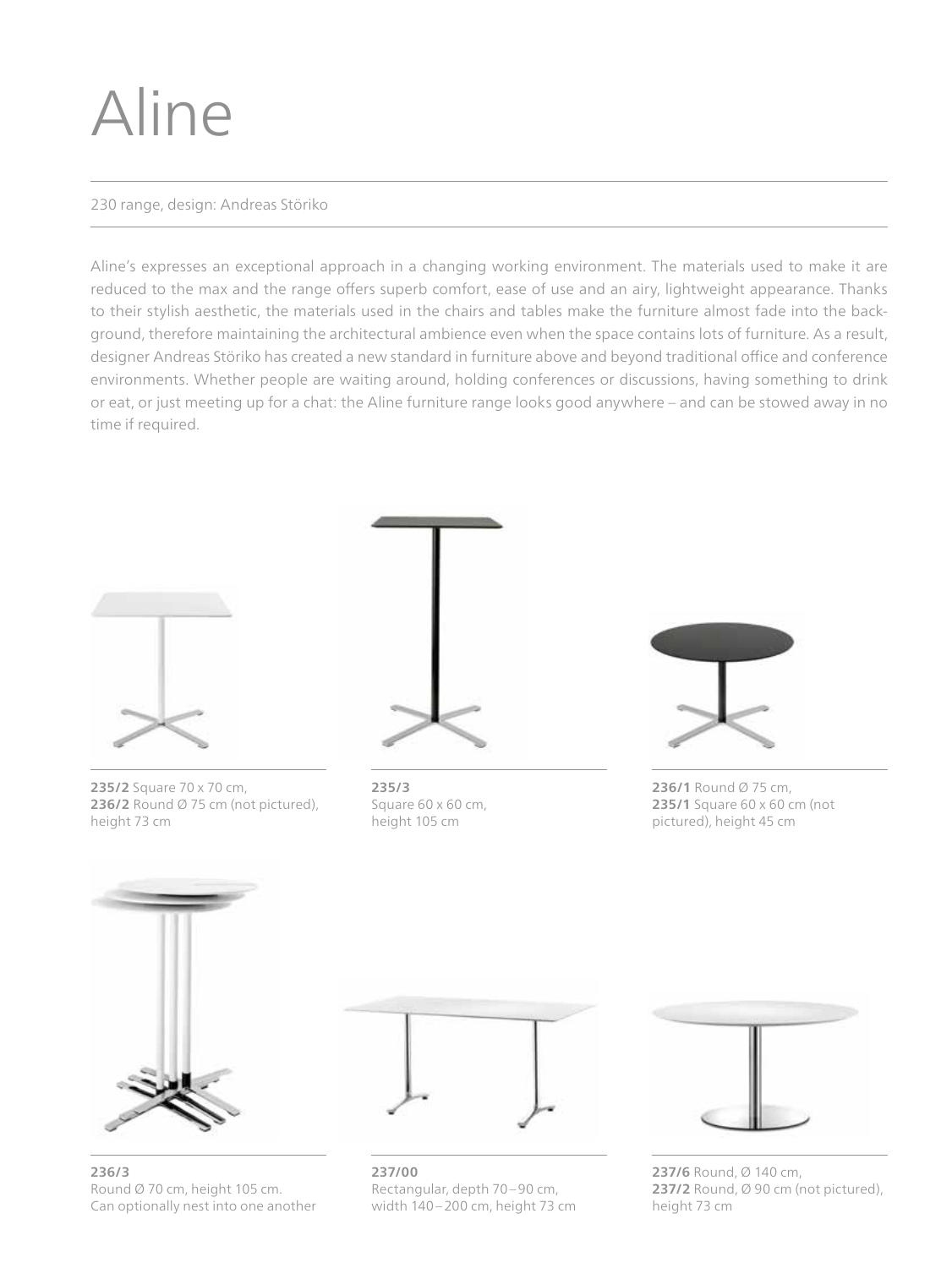

Aline multipurpose chairs' breathable high-tech covers adapt to different body shapes and allow people to sit back and relax while following discussions or presentations.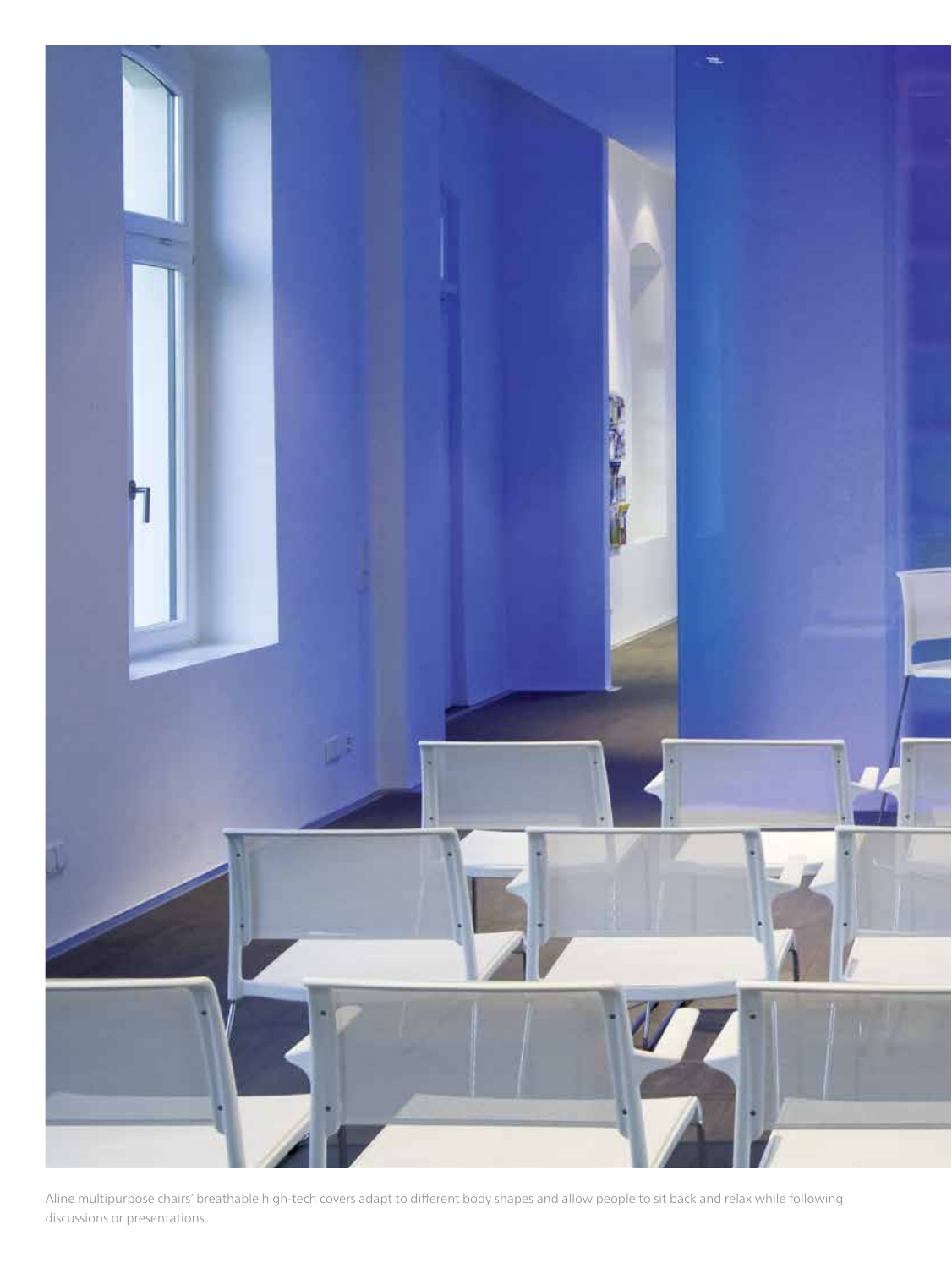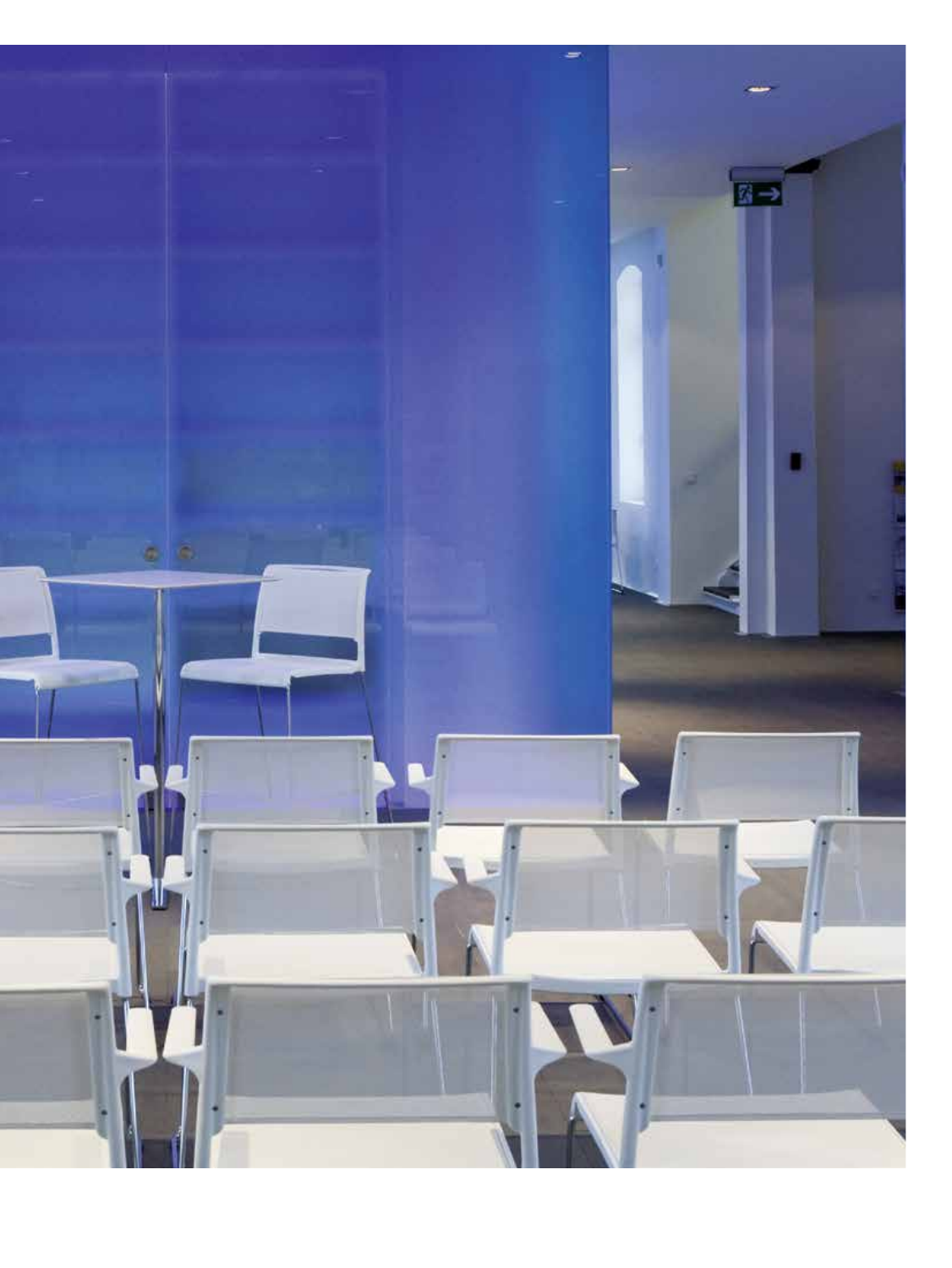

Thanks to their open-pore covers on the front and seat, Aline chairs are acoustically neutral. This makes them the number one choice in multipurpose function rooms.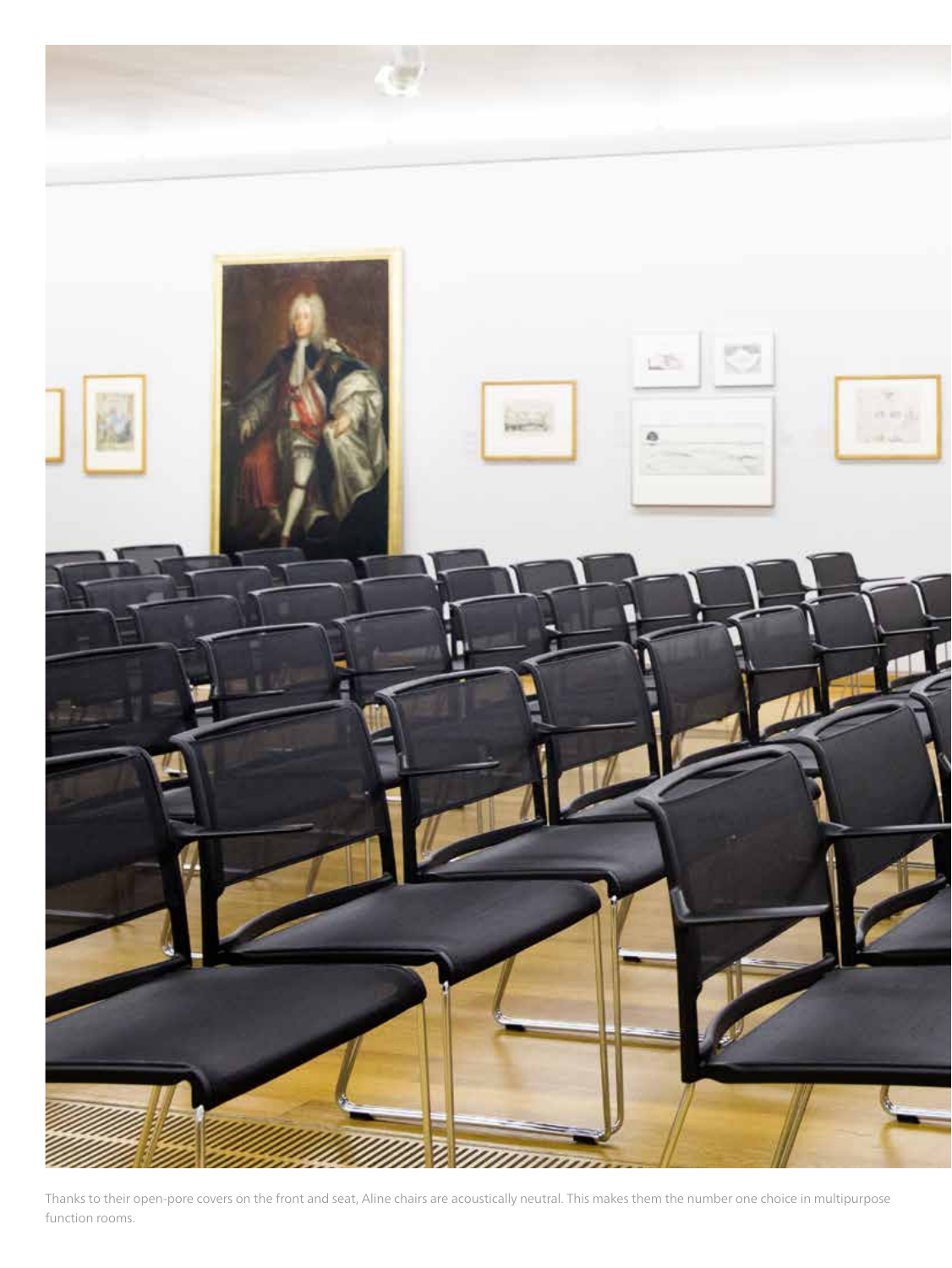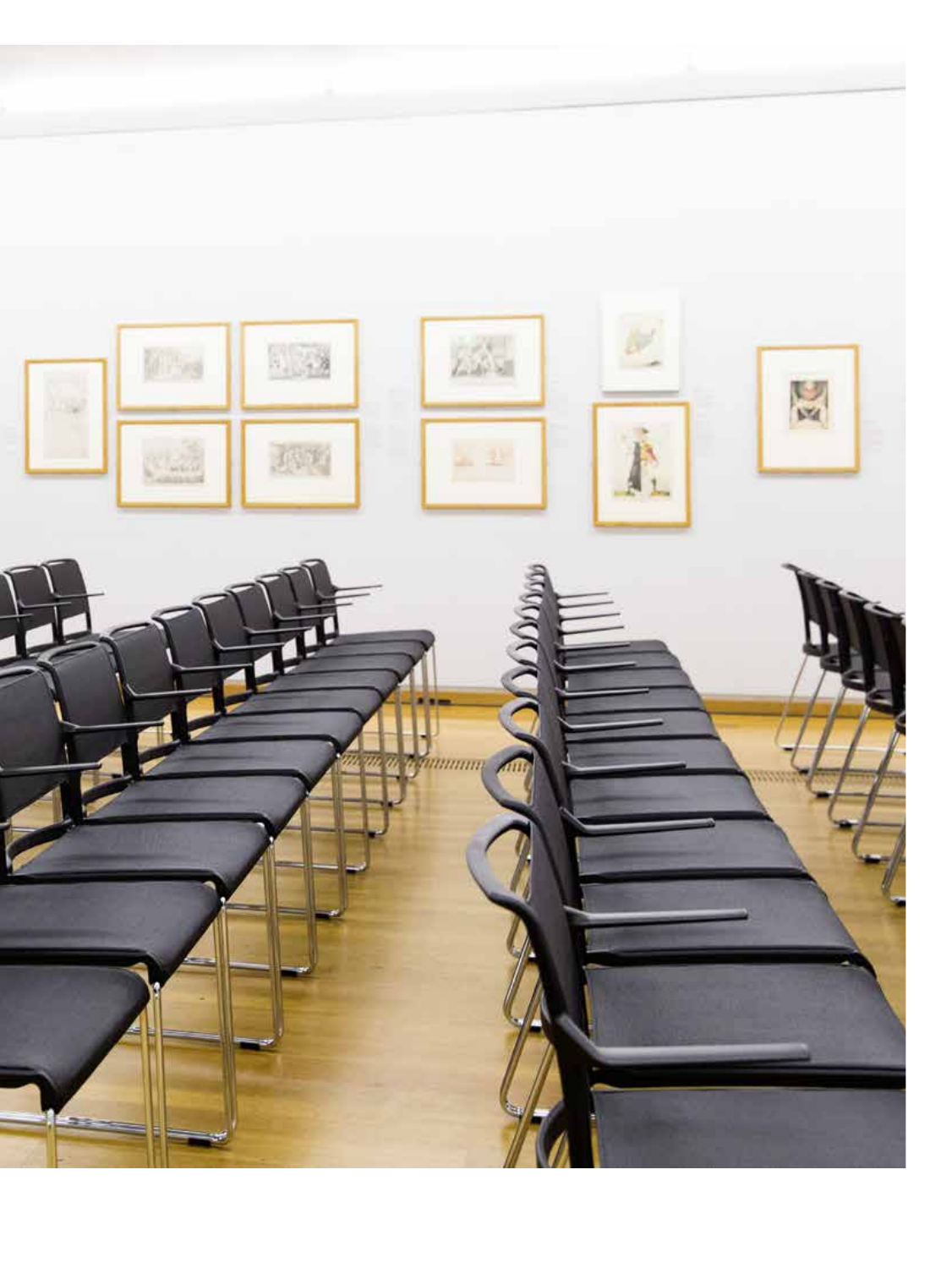

A range for any backdrop: Aline tables are ideal as generous-sized conference tables, cafeteria or seminar tables, or even compact desks.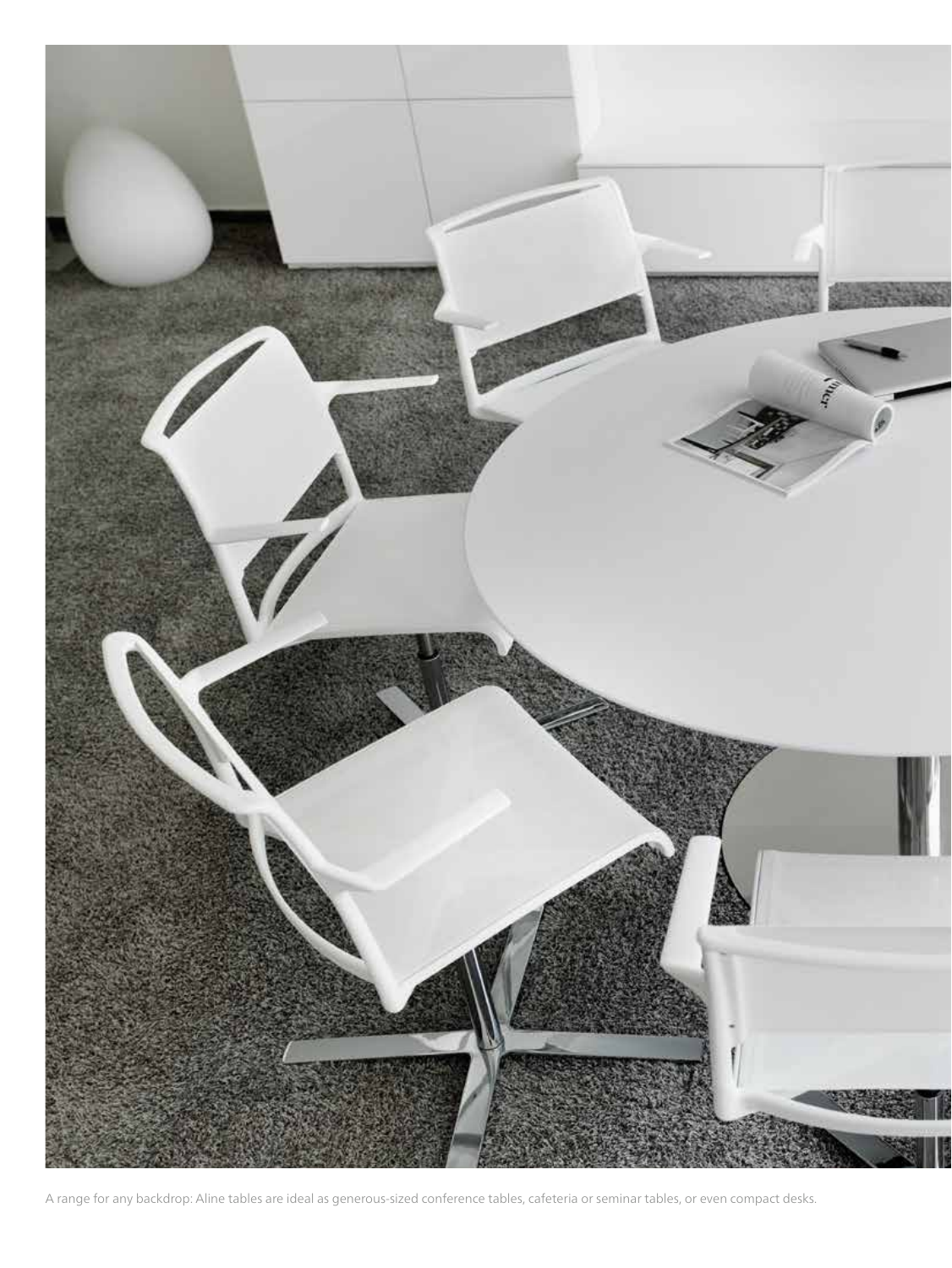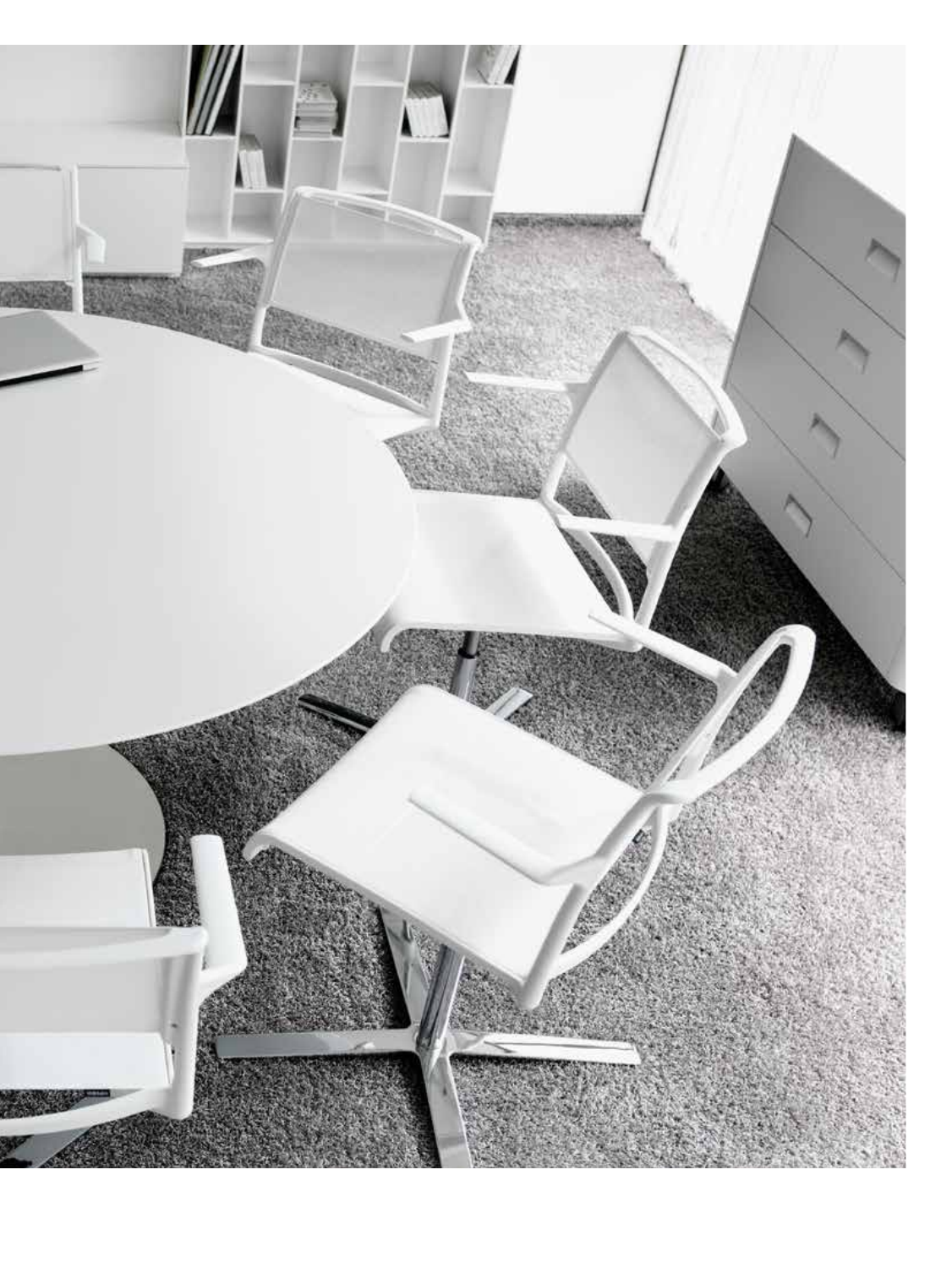

Top marks for practicality: the square and round high tables are optionally available with slots in the table top, allowing space-saving stacking of up to three high tables.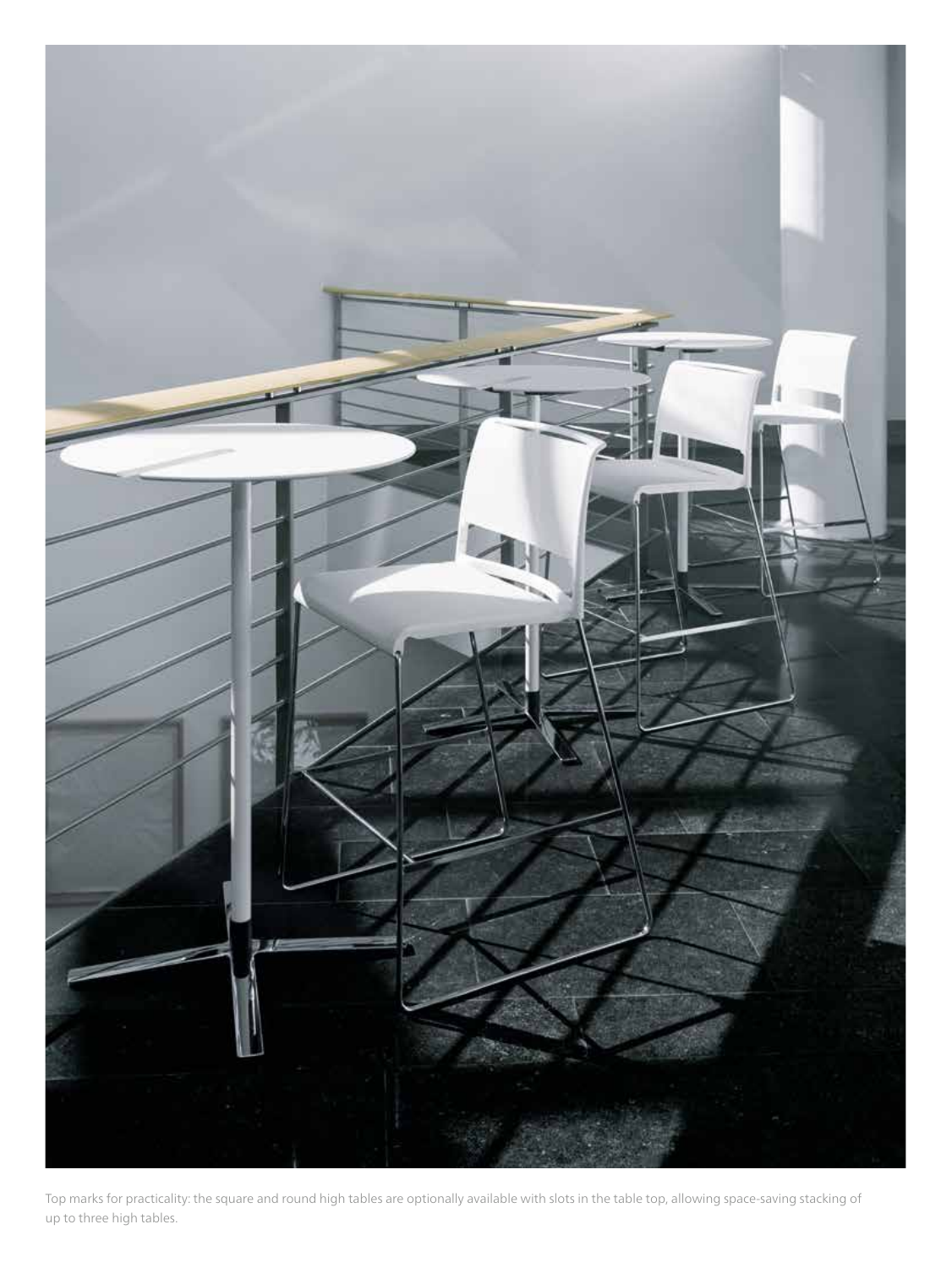

The seat and backrest frames of the Aline-S models aren't covered with transparent fabric but with stretchy, slatted membranes to make them especially easy to keep clean in canteens.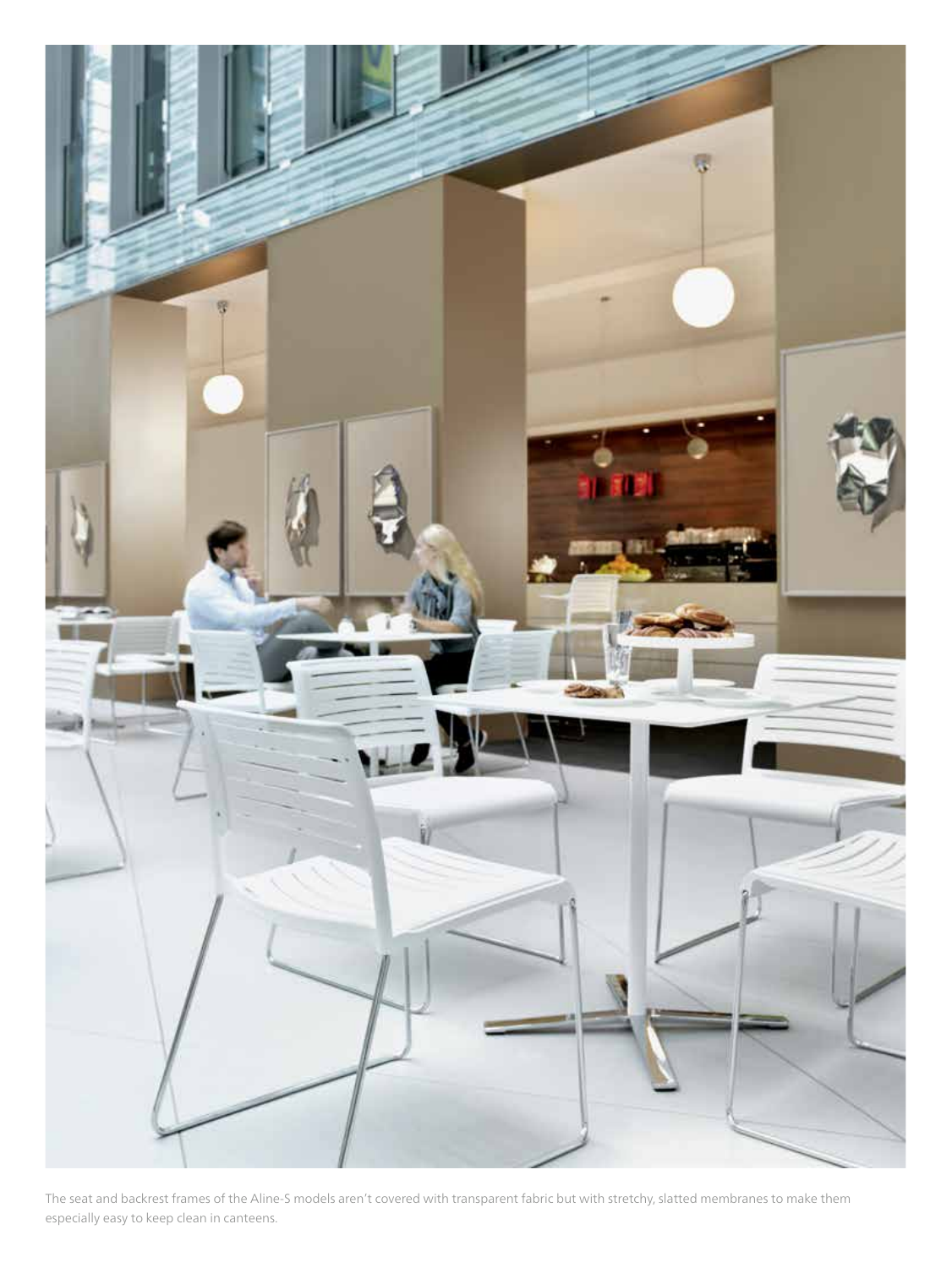## **Functions**



Exclusively for black seat and backrest frames: the two-tone covers in silverblack and copper-black enhance the interior design options by offering nuanced material and colour concepts. For even more comfort and choices of material and colour: the task chairs' seats optionally come with textile cushioning with high-quality stitched fluting.



The chairs' light weight allows easy form-fit stacking of up to 15, and with a stacking trolley of even up to 20 chairs with or without armrests, with just 20 mm per chair added to the overall height of the chairs stacked. The backrest edge acts as a handle, side slots in the seat frame make the chairs easy to pull forward and remove from the stack.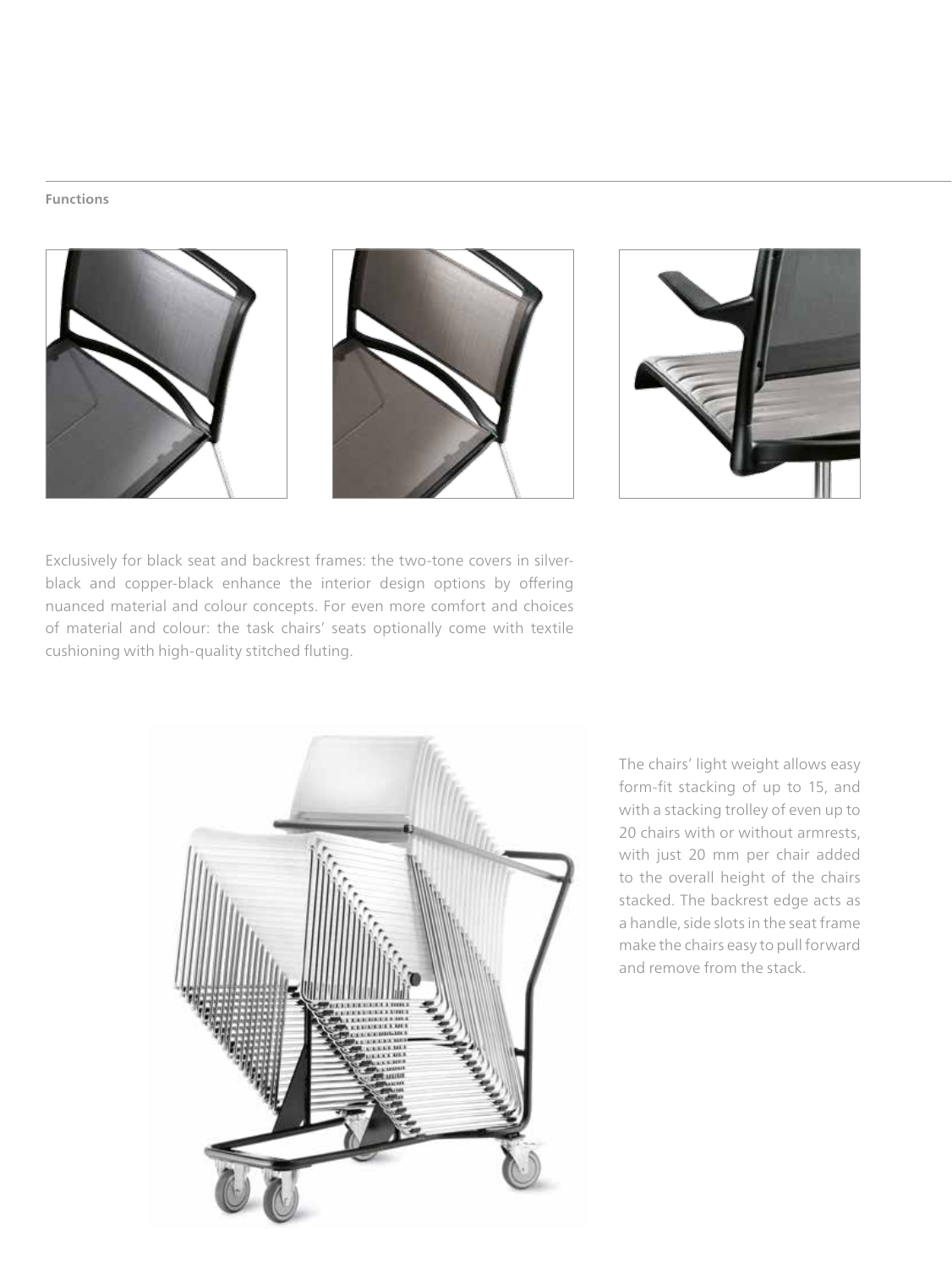

Useful accessories for large events: the easy-to-slot-on clips with row or seat numbering. The inline connector, available as an accessory for the multipurpose chair, is child's play to use. It automatically snaps back and is made of shot-blasted, matt chrome-plated flat steel: just fold it out, clip into the next chair and you're done!



The special glides on the inline connector are equally clever and allow models without armrests or alternately with armrests to be positioned and joined together – without any loose parts or any adverse affect on the chairs' stacking capabilities.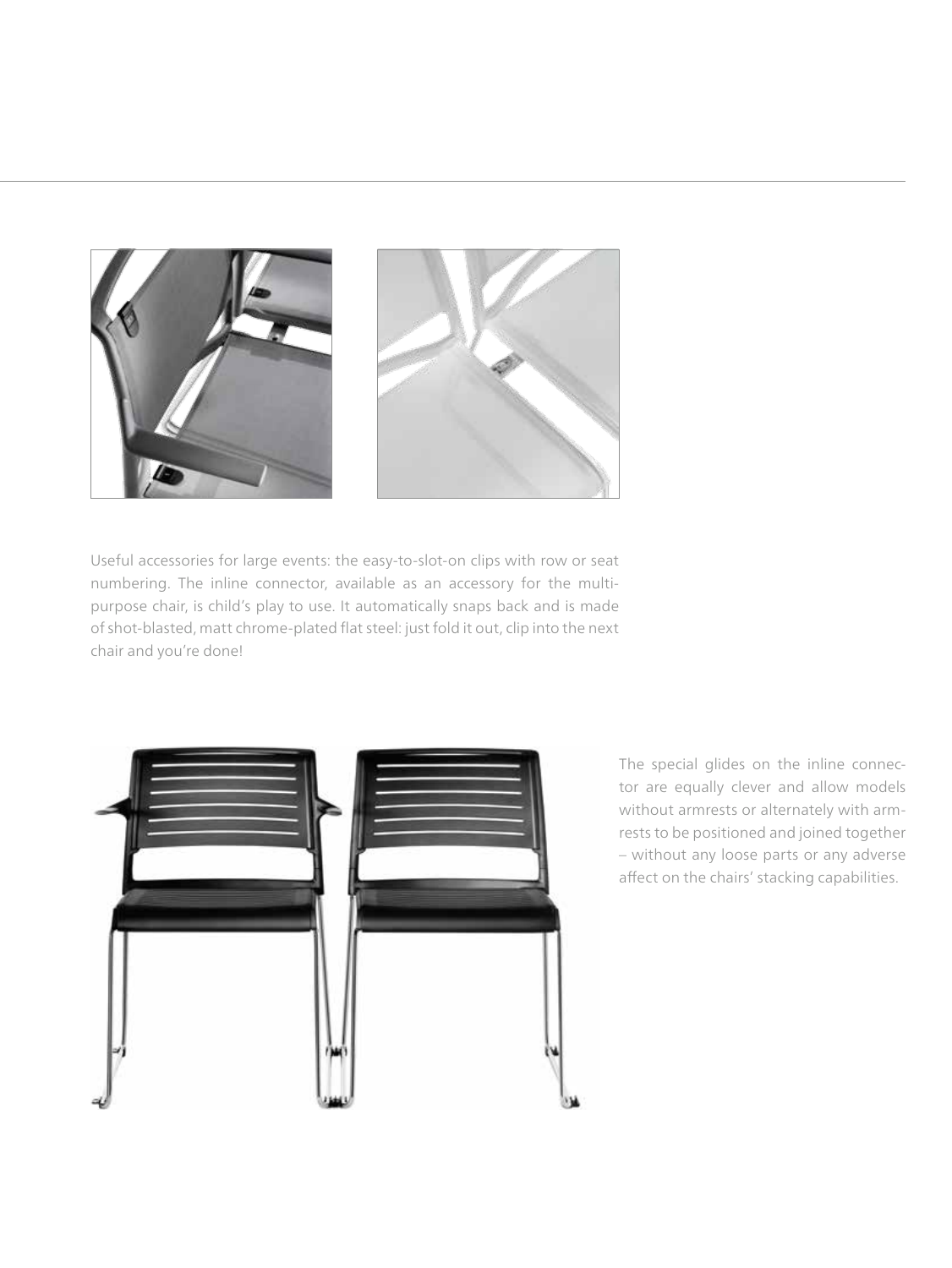## 230 range chairs

#### **Seat cushioning upholstery material**



47 | 54 | 60 | 63 | 66 | 67 | 68 You can find all upholstery materials and further colours in our media center

**Frame surfaces**



Bright chrome-plated tubular steel

**Seat and backrest frame, membrane Aline-S**



Black or white

**Polyester fabric Aline**



Black, grey, white, copper-black or silver-black

#### **Seat and backrest frame Aline**



Black, grey or white

**Awards Aline**



go<mark>lo</mark> 2007

reddot design award winner 2006





**Awards Aline-S**

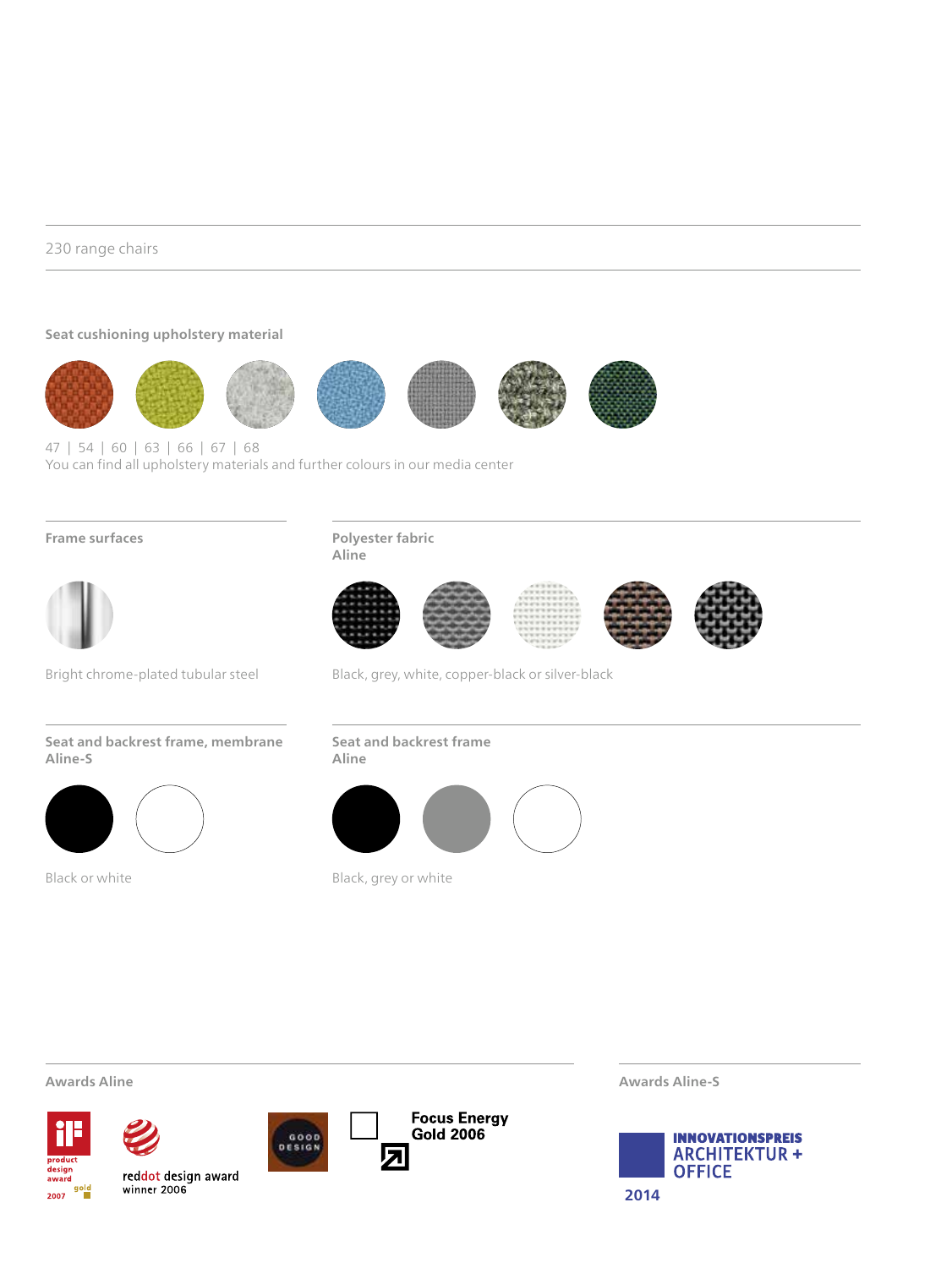### 230 range tables

#### **Table surfaces**



Black or white, veneer versions 1 or 2 on request You can find our current fabric collection in our media center.

#### **Table columns**



Bright chrome-plated tubular steel, black or white coated

**Uprights and foot sections**



Bright chrome-plated aluminium, black or white coated

#### **Star base**



Bright chrome-plated aluminium

**Disc base**



Polished stainless steel, black or white coated

#### **Awards**